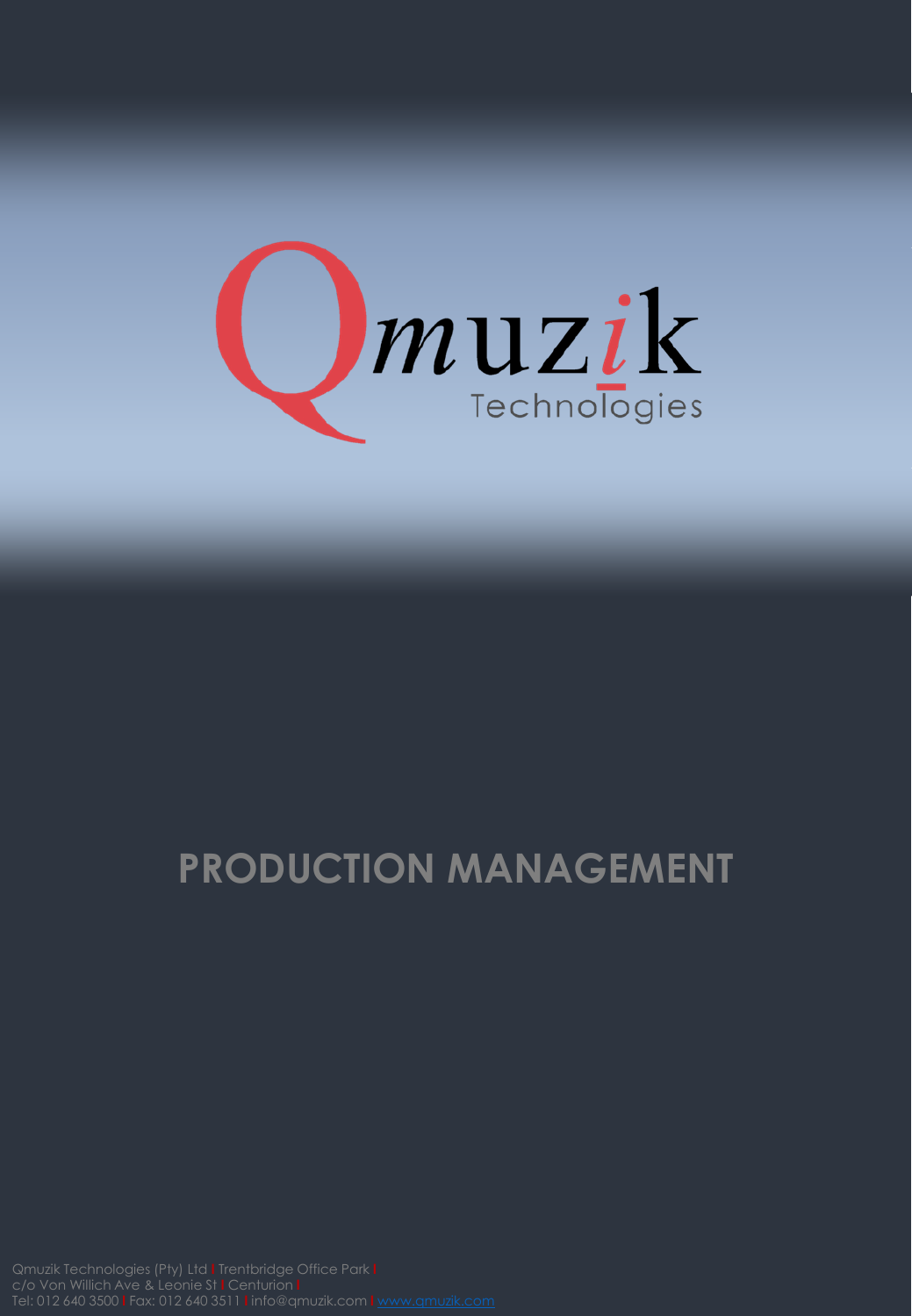

internal shop floor planning and execution activities. Multiple tools are provided to schedule and control all activities, and comprehensive tools are provided to perform production status monitoring and to report feedback on progress.

Seamless integration with the other modules of Qmuzik ERP ensures that Production Management streamlines the production life cycle, improves efficiency of manufacturing operations and provides real-time visibility and management control.

Qmuzik Production Management delivers the scalability, openness and speed necessary for high volume factory automation and for reduction of manual production activity reporting. The Qmuzik ERP application architecture allows Qmuzik Production Management to easily interface with programmable machines, SCADA systems; radio frequency (RF) data capture devices and 3rd party time and labour reporting systems.

As a result, Qmuzik Production Management has been selected and implemented as the core manufacturing control system for some of the most highly automated, focused factories.

It is also a perfect fit for very complex manufacturing processes where essential serial- and lot number tracking, contract identification, shelf- and working life management, quality assurance test pieces, by-products, dangerous goods or controlled items, complex bills of materials, routings and engineer-to-order environments exist with a high level of engineering change orders.

The system meets these challenges exceptionally well and assists in managing engineering baselines and change control and to minimize obsolescence, retrofits and scrap.